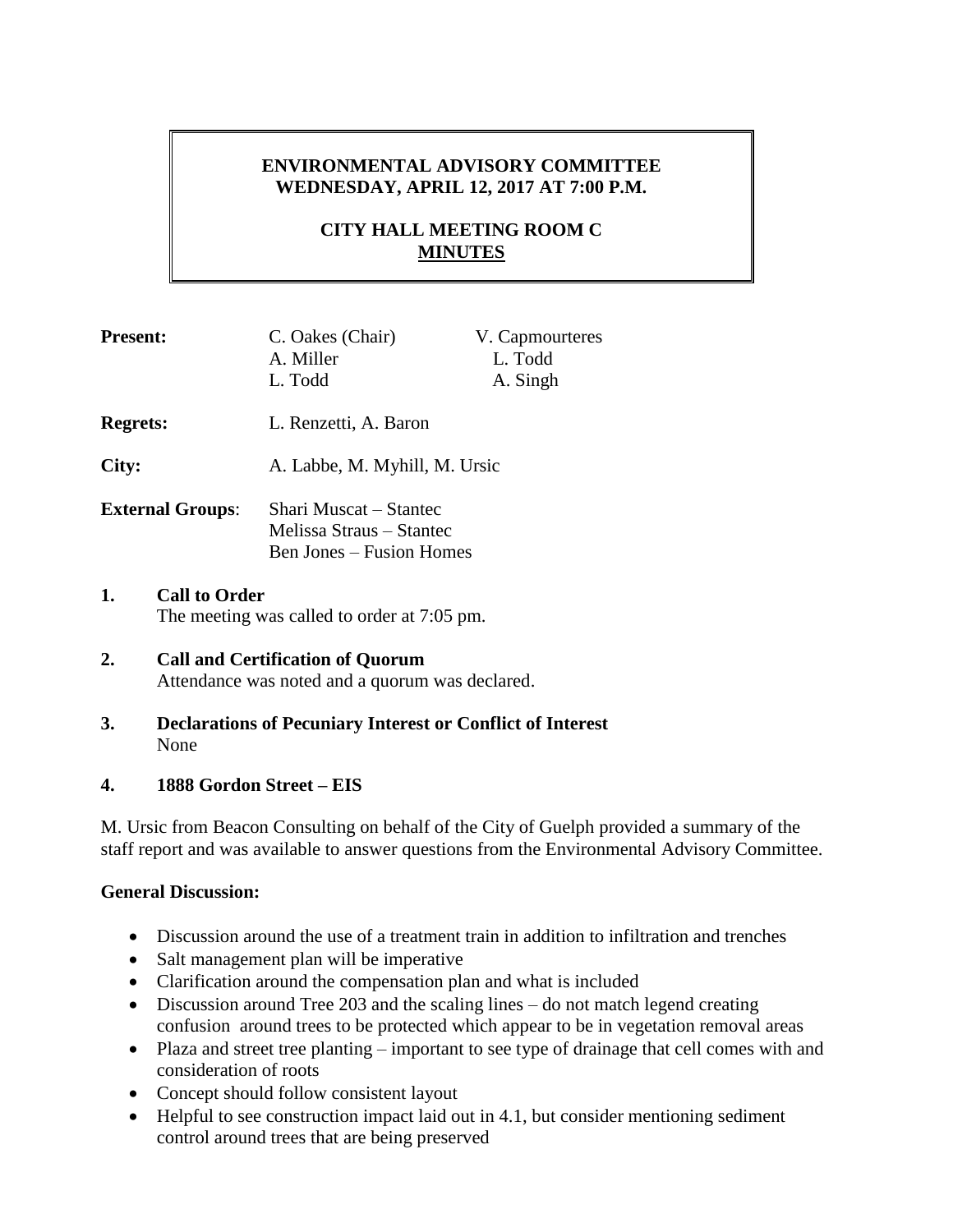## E.A.C. Minutes – April 12, 2017

- Paragraph on tree removal phases (4.3) for migratory birds could be combined with sediment control plan to confirm soil erosion with tree removals
- Discussion around carbon trade to promote of green roofs
- Centralized infiltration galleries criteria surrounding this is not present in this manual
- Consideration should be given to bird friendly glass designs with higher density construction

### **Committee Questions and Comments from Stantec:**

- Confident that all comments can be readily addressed
- Reviewed GRCA comments and discussion –looking for more clarity and meeting with next week to discuss further assessment that has been done
- Previous consultant, AET, noted terrestrial crayfish in ELC card from visit in October 2015. Observation made somewhere around wetland which was the only information given by AET. Stantec was out approximately 10 times last year and did not observe any
- Presented image of wetland and explained hydrology observed during investigations. The wetland fills up with water in April and dries up by May. Conditions observed in 2015 and 2016 – feature is wet currently and anticipating it will be dry by June
- Water levels in PSW remain consistent
- This site is on the moraine and recharges in the spring
- Able to confirm the flow direction which is NW down gradient from this feature and confident there is no connection between this feature and PSW
- Groundwater table observation at 5 metres below based on data collected during drought year is concerning as it may not be truly representative. Consideration to variations from other sites during that same drought – several spring fed creeks that dried up
- Chimneys have not been observed yet in other sites. Study should consider reference site
- Concerns about assumptions being made and techniques being used regarding crayfish. Need to rigorously survey and conduct field visits weekly with quadrat or transect map locations
- Continuing to work with City to address comments and met with GRCA to address swim comments
- Consideration should be given to existing conditions low lying areas recharging downward should be utilized for infiltration and enhancement

The Environmental Advisory Committee went into Committee to discuss.

## **Moved by V. Capmourteres and seconded by M. Wilson,**

**The Environmental Advisory Committee refers the Environmental Impact Study (January 2017) prepared by Stantec Consulting Ltd. for 1888 Gordon St. back to City staff until the following have been addressed:** 

 **THAT a rigorous quantitative crayfish survey be undertaken in 2017 in and around the wetland during the appropriate timing window(Apr – June weekly, July Aug biweekly, if wet fall continue biweekly to end of October) to confirm presence or absence; Survey results should include protocol used and mapping of the survey plots or transects.**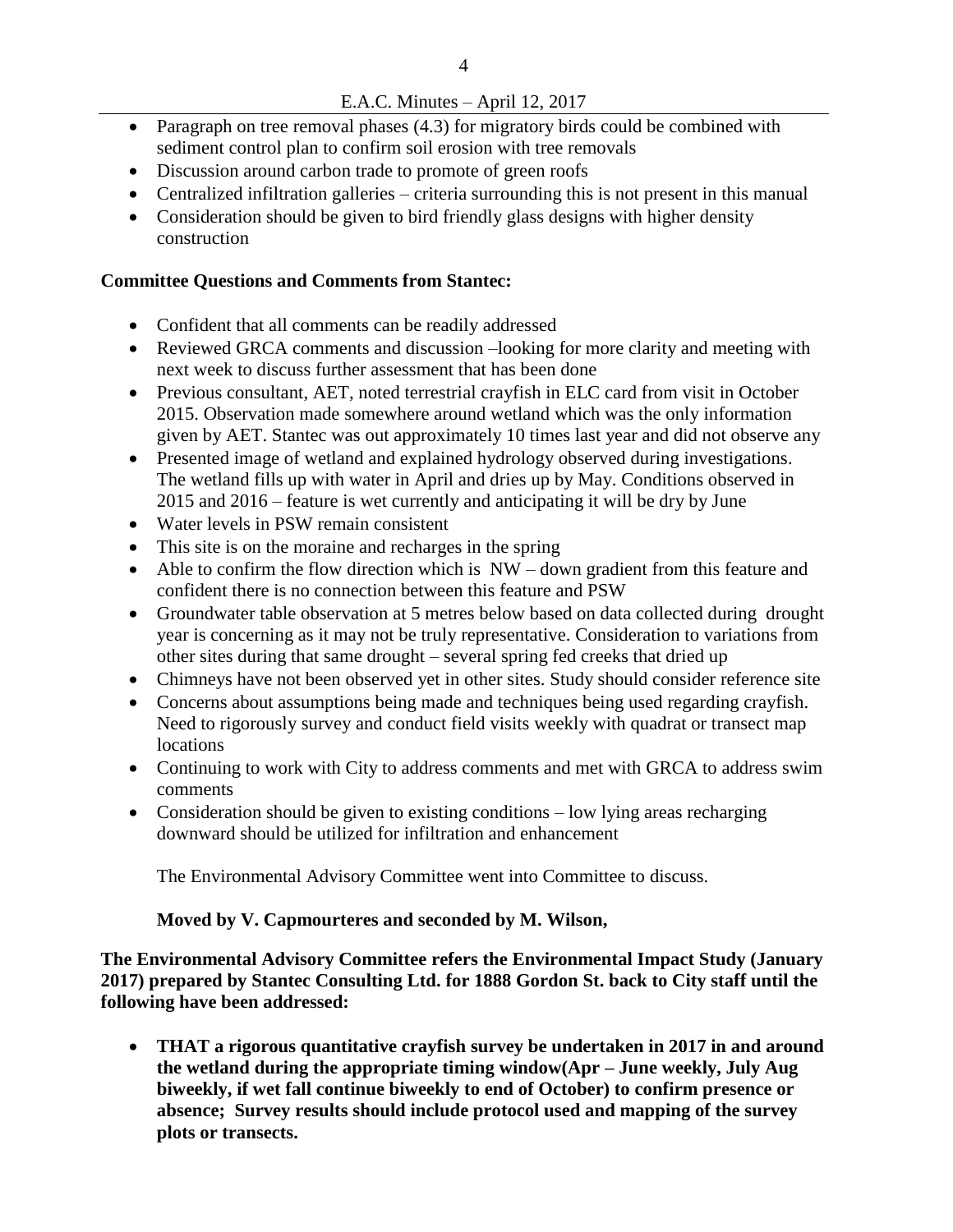- **THAT the City's Official Plan policies for Other Wetlands and Habitat for Significant Species are addressed;**
- **THAT the maximum depth of any proposed End-of-pipe infiltration facilities be limited to 0.6m per MOECC guidelines and the revised surface area footprints be calculated to store the stormwater volumes.**
- **That the Building designs include bird friendly glass as per established guidelines eg. Toronto**
- **THAT the EIS present a new land development concept that works with the natural hydrological constraints and opportunities of the land. In this plan the existing surficial geological linkages will be preserved and enhanced as part of the SWM strategy including the preservation of the wetland function and natural recharge;**
- **THAT the detail stormwater management design does not restrict to only infiltration galleries, however, includes treatment train LID features (permeable pavement in the parking lot, bio-retention facilities, soak-away-pits etc). Opportunities should also be explored for green roofs as a part of stormwater treatment.**
- **THAT a maintenance plan is provided for the proposed LID features**
- **THAT a Conceptual Landscaping Plan completed by a member of the OALA is provided that includes:** 
	- o **Identification of area(s) for naturalization, tree and shrub planting, street and plaza planting, as well as location for proposed LIDs;**
	- o **Street and plaza trees to be planted in load bearing structural components under pavement. Detail drawings to be provided including information on root space, amended engineered soil and appropriate drainage.**
	- o **Street and plaza trees to be selected based on tolerance to salt and urban conditions.**
- **THAT updated water balance calculations that incorporate the results of permeameter testing be included in the EIS showing both overall annual averages and estimates by month comparing pre- and post-construction values for infiltration; and**
- **THAT in addition to the items already listed in the EIS, the EIR include:** 
	- o **A Vegetation Compensation Plan which maximizes integration of trees into the urban landscape, avoids the use of invasive species and potentially provides habitat for some locally significant bird species; and**
	- o **A salt management plan.**

**Motion Carried -Unanimous-**

### **5. 855 and 927 Victoria Road South EIS TOR**

A. Labbe, Environmental Planner with the City of Guelph, reviewed the staff report and was available to answer questions from the Environmental Advisory Committee.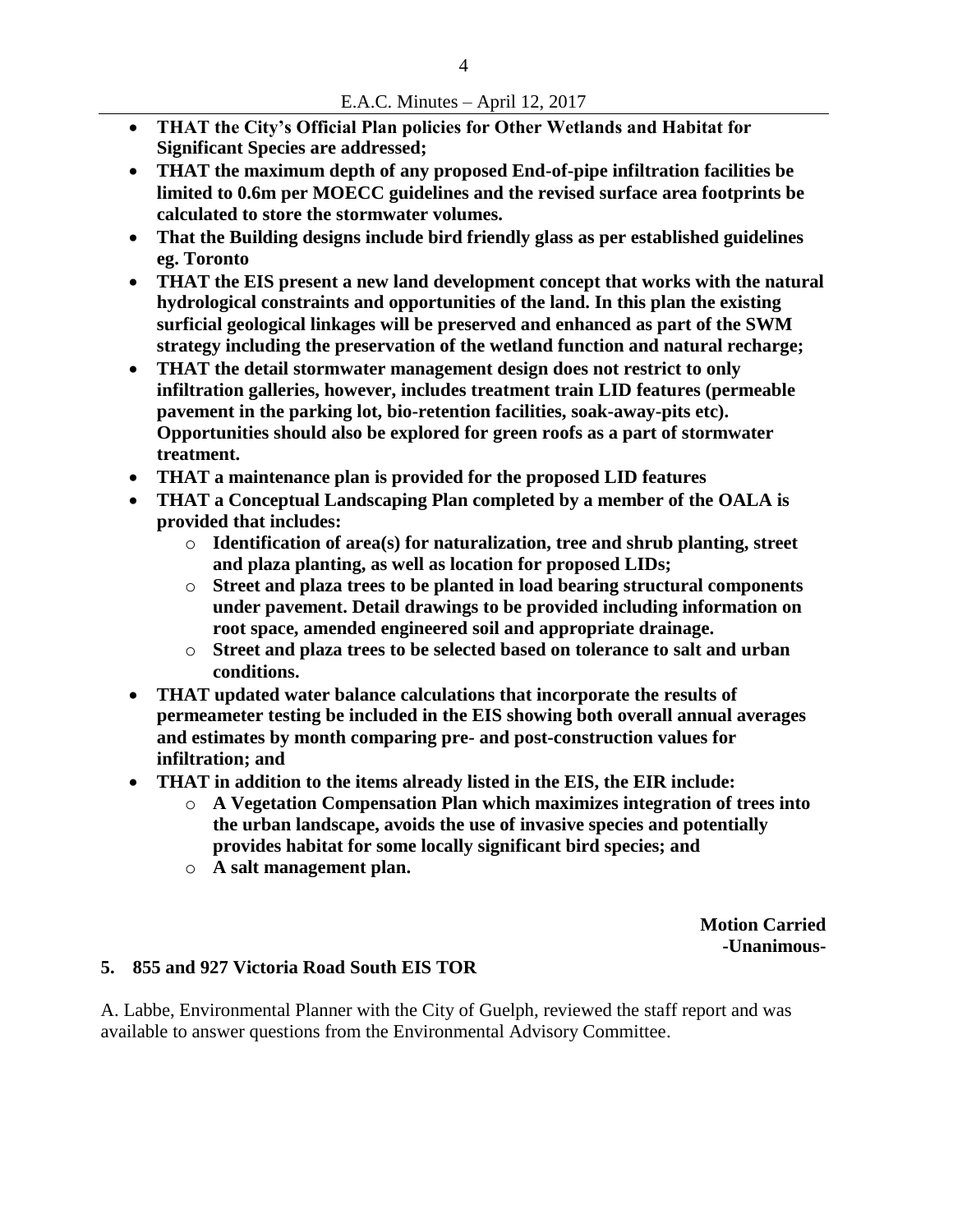#### **General Comments:**

- Concerns around trail which appears to be going through the 30 metre buffer and clarification provided by City staff regarding policies for trails in the NHS
- Discussion around surface type for trail and sidewalk locations
- Mortality surveys will be included in the EIS surveys and will report on existing impact to provide recommendations
- Fencing discussion about removal of sediment fence
- Discussion around the use of video cameras in culvert and the design of the culvert
- Discussion around wetland water balance modelling to define what recharge target should be for this wetland or spreadsheet analysis
- Targets will be set out in EIS phase and then implemented in EIR phase
- Discussion around subwatershed study

## **Committee Questions and Comments from Stantec:**

- Did not include trail as part of the project location primarily because it is a unique case with designing a trail on lands not owned by developer
- Culvert under McAlister did studies in 2012 and 2013 and do have memo with some specific recommendations for culvert which includes sloping on sides of roads – leaning towards making recommendations on the culverts as opposed to mortality studies
- Significant discussion around road mortality studies, identifying targets and information that can be gained. Data will always be valuable. City requires the study as part of EIS scope
- Public attention regarding wildlife in this area
- Consider bats outside of woodland features as there may be sporadic individual trees which fall under habitat assessment
- Identify habitat within certain distance of proposal as opposed to entire swamp
- Potential grey area with hazard trees and habitat Poplars along one section where they are falling down but will look into this further
- Trail alignment can be moved around hazard items
- Stantec looking for feedback from EAC regarding cumulative impacts and ideas to help shape the EIS
- Considerations need to be given to boxing in the woodland and confining wildlife which is going to affect movement in a uniform way. This will funnel wildlife through a 10 metre wide space increasing traffic through one area
- Monitoring water levels in wetland and geotechnical work to understand infiltration characteristics
- Consider connection between infiltration to wetland and look at restoring that function to design stormwater management to mimic these functions
- Flood hazard and discussion around the conversation had with GRCA

The Environmental Advisory Committee went into Committee to discuss.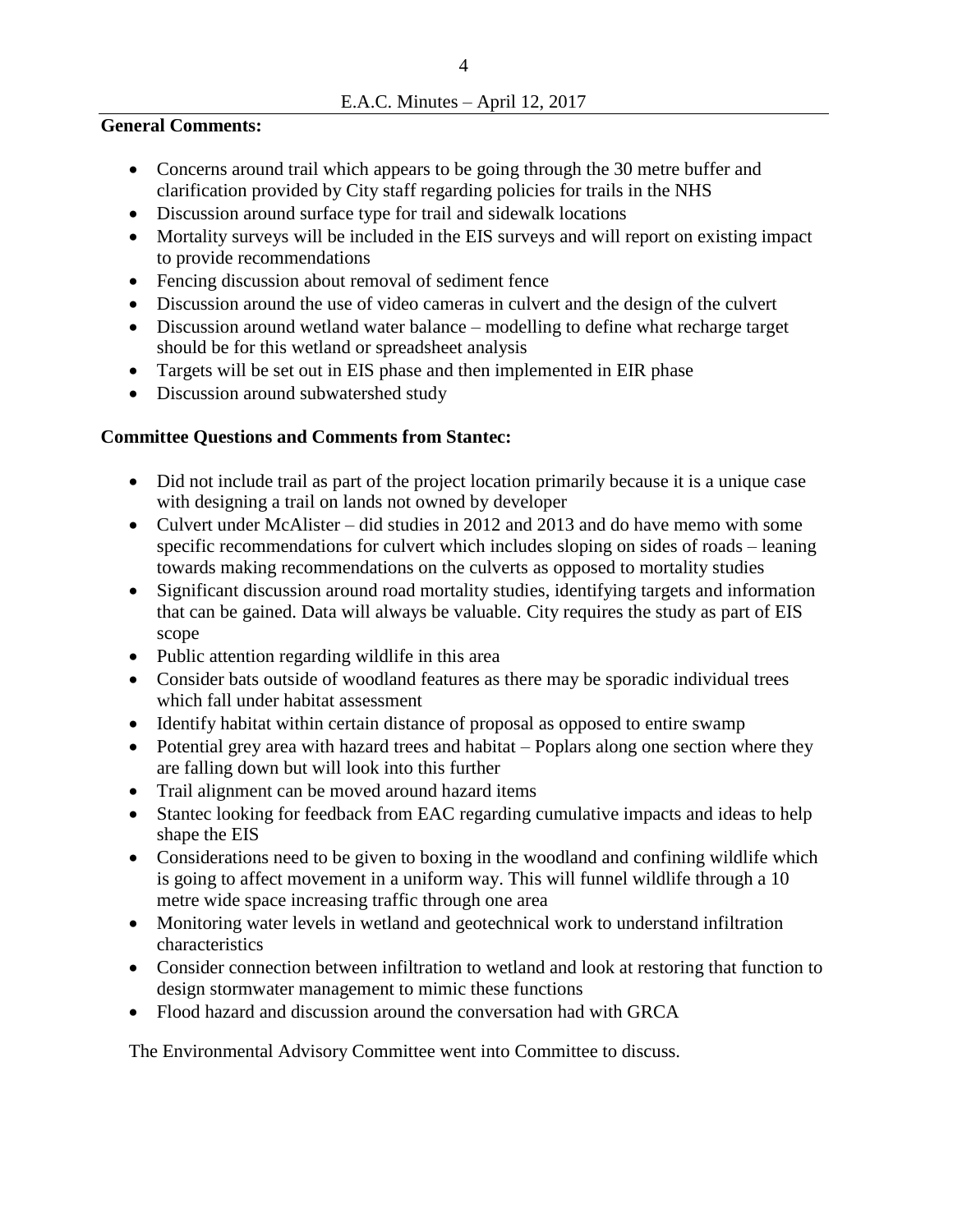#### E.A.C. Minutes – April 12, 2017

### **Moved by L. Todd and seconded by V. Capmourteres,**

**The Environmental Advisory Committee conditionally supports the EIS Terms of Reference for 855 and 927 Victoria Road South:** 

**THAT a revised EIS TOR is provided which includes:** 

- **A study area that encompasses the entire Torrance Creek PSW swamp units and creek corridor adjacent the site.**
- **Confirmation that an impact assessment for the proposed Secondary Route trail will be undertaken and that the EIS will include topography and groundwater details to support the analysis.**
- **Include protocols in the field program (including methods, level of search effort and timing) for: Odonata and Lepidotera, road mortality surveys and significant wildlife habitat assessments.**
- **A revised Appendix B which includes locations for all surveys being undertaken, including breeding birds, road mortality surveys, Odonata and Lepidoptera and significant wildlife habitat assessments.**
- **Additional information specifying the location for the tree inventory and acknowledgement to follow the Draft EIS Guide methods and the addition of an overall condition column.**
- **Inclusion of a buffer analysis, assessment of direct, indirect and cumulative impacts, and identification of opportunities for enhancement and restoration.**
- **Refinements to address the minor comments, typos and additional details (i.e., monthly water balance, report locations of significant species, etc.).**
- **That the proponent will determine proposed infiltration/recharge targets to maintain the existing conditions (i.e., no increase or decrease in size of the wetland). The recharge criteria will be defined by the best match in water balance (infiltration, runoff, ET) between the existing and the proposed conditions with stormwater management, and discussed in the context of the Torrance Creek SWS.**

**Motion Carried -Unanimous-**

**6. Approval of Minutes from March 8, 2017**

**Moved by M. Wilson and seconded by L. Todd,** 

**Motion Carried -5 moved, 1 abstained-**

#### **7. Correspondence & Information**

#### **8. Other Business**

Vice Chair position needs to be addressed next meeting.

**9. Next Meeting -** May 10, 2017